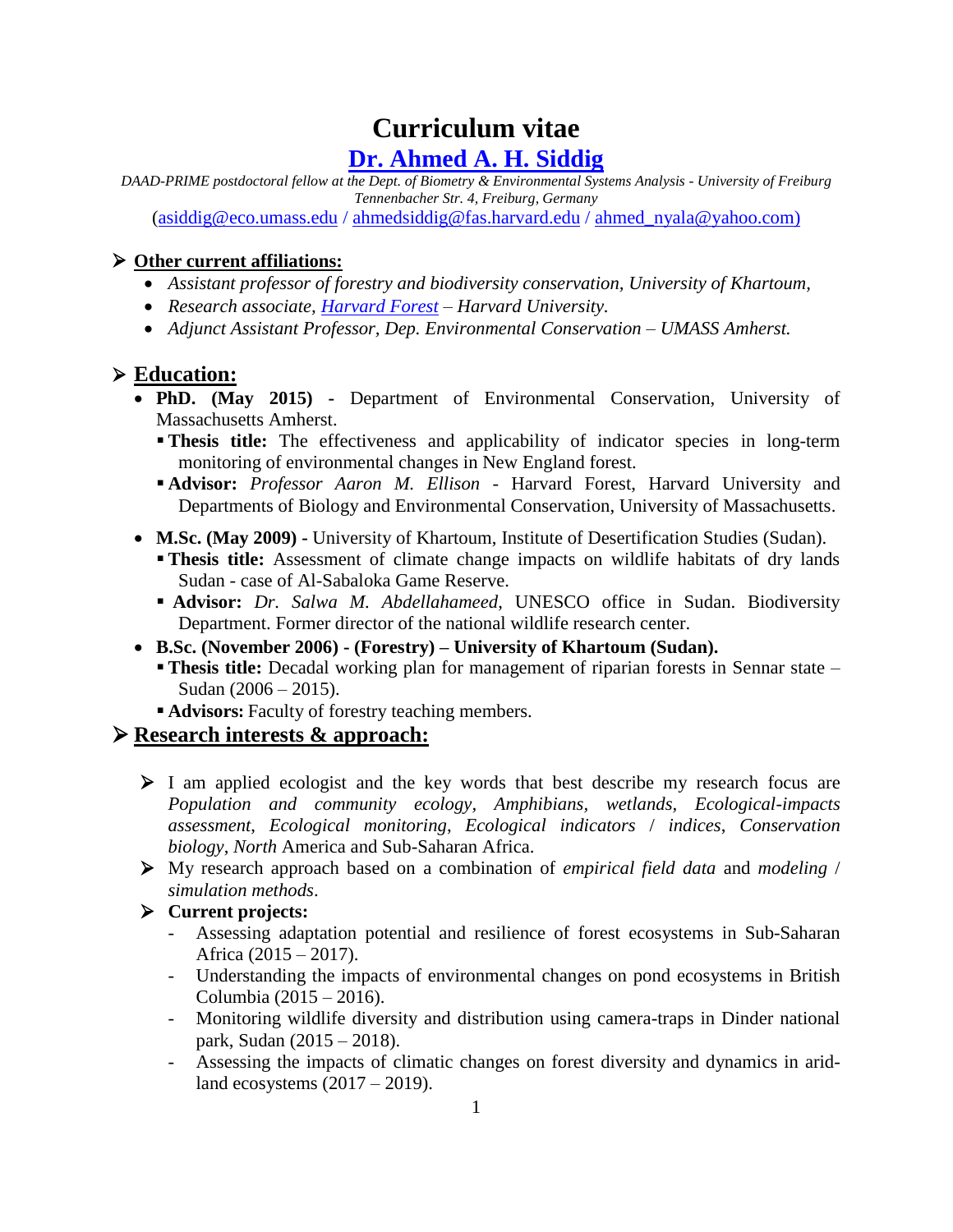| <b>Period</b> |                | <b>Affiliation</b>                  | <b>Institution</b>                             | Country    |
|---------------|----------------|-------------------------------------|------------------------------------------------|------------|
| From          | T <sub>0</sub> |                                     |                                                |            |
| 11/2016       | Present        | <b>Postdoctoral Research Fellow</b> | Dept. of Biometry & Environmental              | Germany    |
|               |                |                                     | Systems Analysis, University of Freiburg       |            |
| 05/2015       | Present        | <b>Assistant professor</b>          | Faculty of forestry,<br>University<br>of       | Sudan      |
|               |                |                                     | Khartoum                                       |            |
| 11/2015       | 10/2016        | <b>Postdoctoral Research Fellow</b> | Faculty of forestry, University of British     | Canada     |
|               |                |                                     | Columbia                                       |            |
| 09/2015       | Present        | <b>Adjunct assistant professor</b>  | Dept. of Environmental Conservation,           | <b>USA</b> |
|               |                |                                     | University of Massachusetts                    |            |
| 05/2015       | Present        | <b>Research associate</b>           | Harvard Forest, Harvard University             | USA.       |
| 05/2013       | 05/2015        | Affiliated graduate student         | Harvard Forest, Harvard University             | <b>USA</b> |
| 09/2011       | 05/2015        | <b>PhD</b> student                  | Dept. of Environmental Conservation,           | USA.       |
|               |                |                                     | University of Massachusetts, Amherst           |            |
| 02/2010       | 12/2015        | <b>Lecturer</b>                     | of<br>Faculty of forestry,<br>University       | Sudan      |
|               |                |                                     | Khartoum                                       |            |
| 01/2008       | 12/2010        | <b>Teaching assistant</b>           | of<br>University<br>of<br>Faculty<br>forestry, | Sudan      |
|               |                |                                     | Khartoum                                       |            |

## **Work experience and current affiliations:**

### **Awards, grants and fellowships:**

- **June 2015**: Germany's DAAD's Postdoctoral Researchers International Mobility Experience (P.R.I.M.E.) fellowship for the years 2015 - 2017. Partners: Prof. Dr Carsten Dormann and Prof. John Richardson (value 123,000.00 Euro).
- **April 2015**: Research grant from UMASS Amherst's dept. of environmental conservation for a pilot research project, entitled: Monitoring wildlife distribution and diversity in Dinder National Park, Sudan. Co-investigators Prof. Curtice Griffin and Prof. Todd Fuller (value \$6000).
- **May 2014**: UMass Amherst, Graduate School Dissertation Research Grant (\$972.00).
- **April 2014**: Student grant/registration scholarship, Society for Ecological Restoration (New England Chapter) and the Conway School of Landscape Design, for attendance at the conference "Designing for Success: Ecological Restoration in Times of Change"(value \$100.00).
- **March 2014**: Harvard Forest graduate student travel grant (\$215.00).
- **January 2014**: UMass Amherst ECO graduate students travel grant (\$250.00).
- **December 2013**: Fee waiver scholarship, Cary Institute for Ecosystem Studies, for the course "Fundamentals of ecosystem ecology" (value \$1000.00).
- **August 2010**: PhD Scholarship for Merit in Environmental Sciences from Islamic Development Bank (IDB); 3 years.
- **March 2005:** Prof. Ahmed Al-Hoorey prize for the excellence in the subject of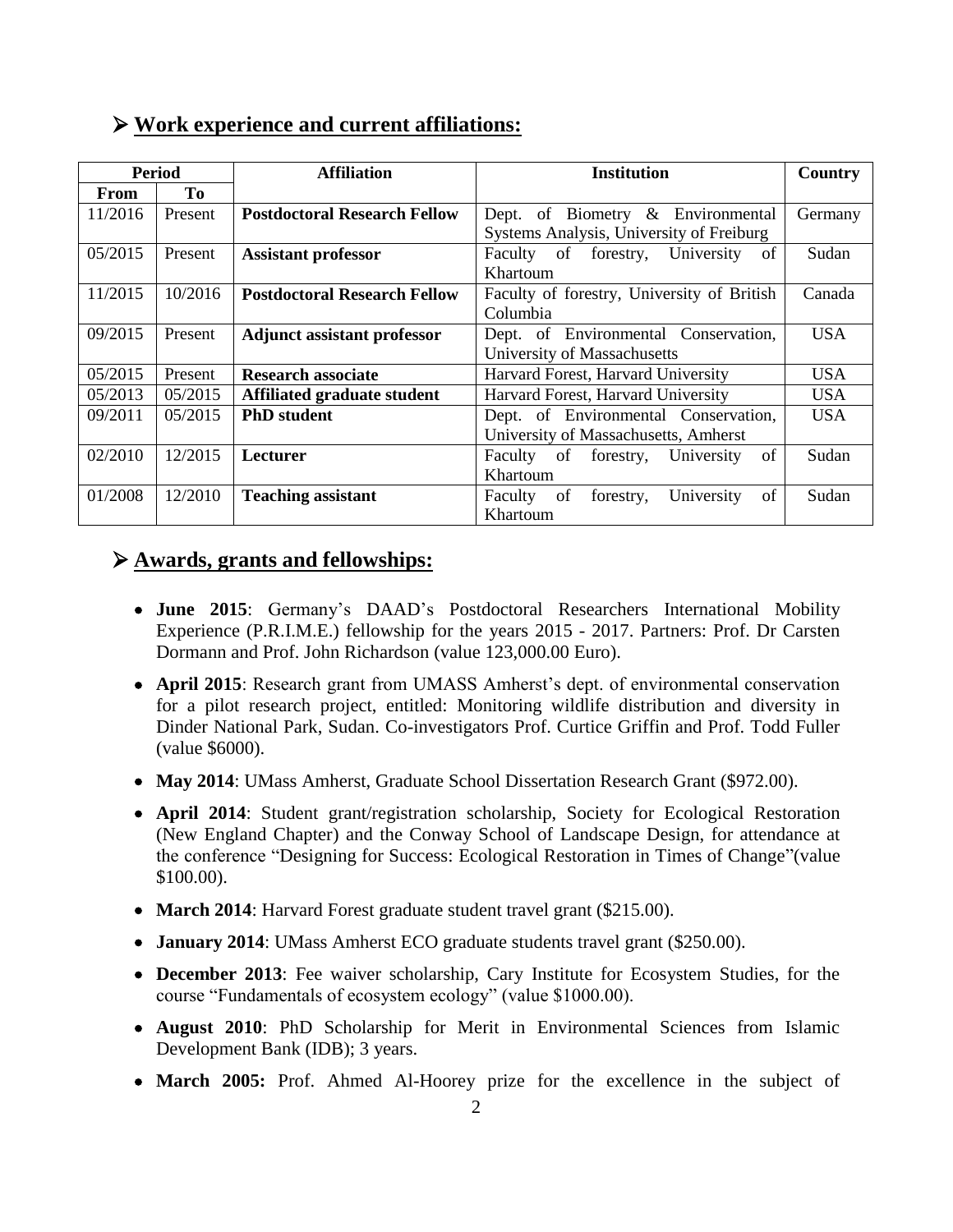Agroforestry in the 4<sup>th</sup> year, Faculty of Forestry – University of Khartoum, Sudan (value \$100.00).

 **September 2002**: The second best student prize in the first year. Faculty of Forestry – University of Khartoum, Sudan (value \$200.00).

#### **Teaching and Mentoring:**

- *Courses taught:* 
	- Wildlife ecology and management University of Khartoum, 2010.
	- Topics in Forestry and the Environment (Seminar) University of Khartoum, 2011.
- *Students mentored:*

| <b>Name</b>           | <b>Level</b> | <b>Period</b>    | University              | <b>Topic</b>                                    |  |
|-----------------------|--------------|------------------|-------------------------|-------------------------------------------------|--|
| <b>Arafat Sanosy</b>  | G            | $2016$ – present | Khartoum                | Petroleum wastes and forests dynamics           |  |
| Eisa Omer             | G            | $2016$ – present | Khartoum                | Monitoring forest conditions in Arid lands      |  |
| Derek Wies            | U            | 2016             | British Columbia        | Pond ecosystems and environmental changes       |  |
| Meriella Becu         | U            | 2016             | British Columbia        | Pond ecosystems and environmental changes       |  |
| Anwen Rees            | U            | 2016             | <b>British Columbia</b> | Pond ecosystems and environmental changes       |  |
| Alison Ochs           | $\mathbf{U}$ | 2014             | <b>Harvard Forest</b>   | Salamanders and soils in the declined           |  |
|                       |              |                  |                         | hemlocks                                        |  |
| Simone Johnson        | $\mathbf{U}$ | 2014             | <b>Harvard Forest</b>   | microclimate<br>Salamanders<br>in<br>and<br>the |  |
|                       |              |                  |                         | declined hemlocks                               |  |
| Claudia Villar-Leeman | U            | 2014             | <b>Harvard Forest</b>   | Salamanders and<br>debris in<br>the<br>woody    |  |
|                       |              |                  |                         | declined hemlocks                               |  |
| Angus Chen            | $\mathbf{I}$ | 2013             | <b>Harvard Forest</b>   | Monitoring salamanders in<br>the<br>declined    |  |
|                       |              |                  |                         | hemlocks                                        |  |
| Justine Kaseman       | $\mathbf{U}$ | 2013             | <b>Harvard Forest</b>   | salamanders in<br>Monitoring<br>the<br>declined |  |
|                       |              |                  |                         | hemlocks                                        |  |

Note: U represents undergraduate and G refers to graduate student.

#### **Professional memberships:**

- American Association for the Advancement of Science (AAAS)
- Ecological Society of America(ESA)
- The Wildlife Society
- Society for Ecological Restoration
- Sudanese Wildlife Society (SDWS).
- Sudanese Society for Combating Desertification (SSCD).

#### **Workshops and training experiences:**

- **Business writing for professionals,** Postdoctoral fellow office: the University of British Columbia, Vancouver (October  $5<sup>th</sup>$ , 2016).
- **Time management,** Postdoctoral fellow office: the University of British Columbia, Vancouver (October  $4<sup>th</sup>$ , 2016).
- **Assessment and evaluation workshop, Center for teaching, Learning and Technology:** the University of British Columbia, Vancouver (August  $25<sup>th</sup>$ , 2016).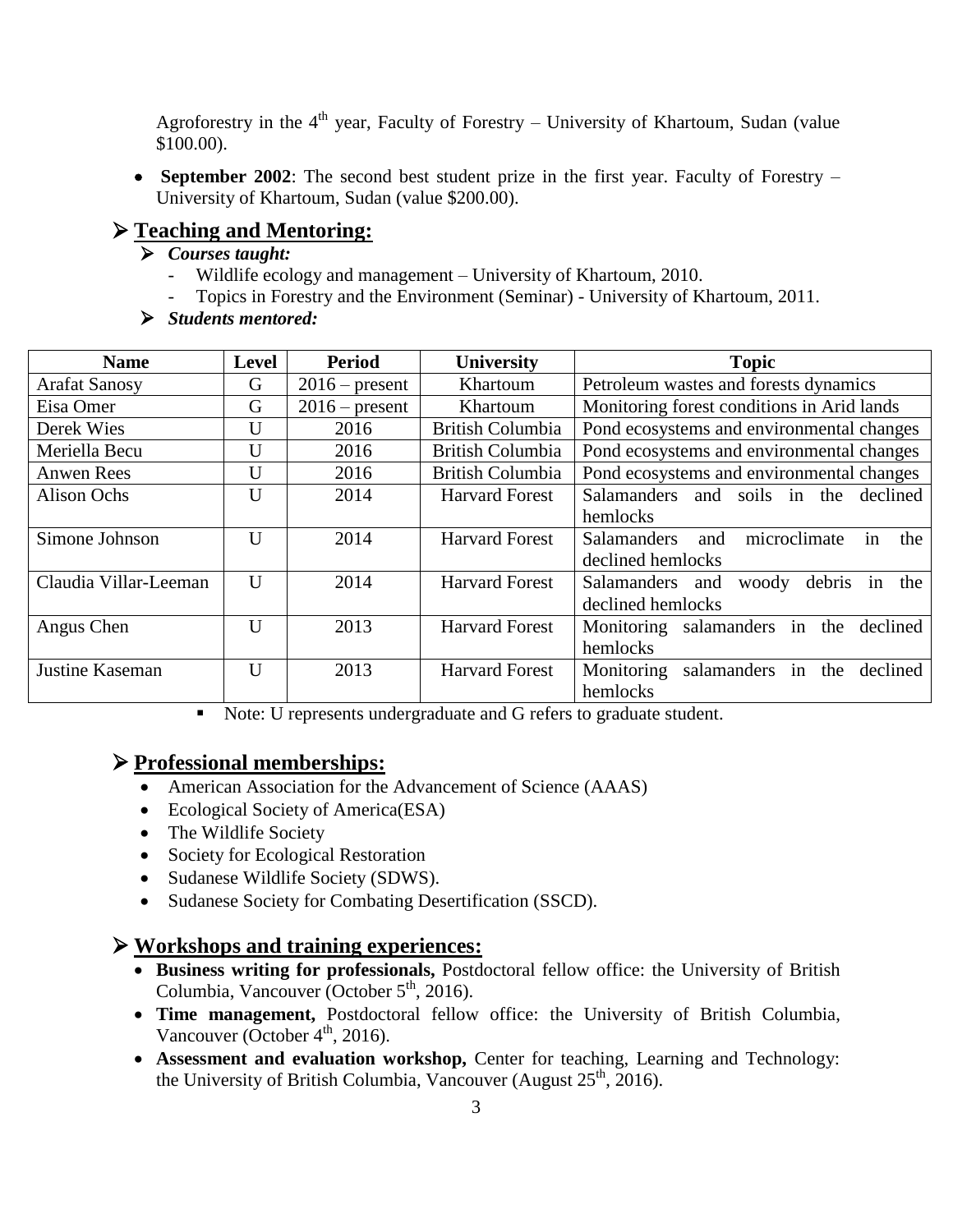- **Fundamentals of ecosystem ecology course**, Cary Institute of Ecosystem Studies, Millbrook - NY. (January  $2 - 17$ , 2014).
- **Crafting a Teaching Portfolio** Introduction to the Teaching Portfolio. Organized by UMass Amherst, Center for the Integration of Research, Teaching, and Learning (CIRTL), Campus center 163 - C (Thursday, November 21st, 2013).
- **Anatomy of science paper's workshop**. Organized by UMass Amherst office of professional development (OPD), Campus center 165-69 (Friday, November  $2<sup>nd</sup>$ , 2013).
- **Remote wildlife monitoring workshop**. Organized by New England chapter of the Wildlife Society – Annual fall workshop (October 24, 2013). Holyoke range, Notch visitor center, Amherst, MA.
- **Workshop of healthy writing habits:** *Productivity without Binging*. Introduced by Brian Baldi, UMass Amherst CTFD. (October 16, 2013).
- **Conservation leaders for tomorrow**  Vermont (September 12 18, 2013).
- **Agroforestry practices in dry lands**  regional training course in college of natural resources, University of Hawassa – Ethiopia (July 2010).
- **Principles of wildlife sciences**, comprehensive course in Wildlife Research Center (WRC), Sudan (1/11 - 12/11/2009).
- **Development of educational and teaching skills**, training course in staff development center / University of Khartoum (5/10 - 12/11/2009).
- **Desertification and dry lands ecology**, courses in Desertification and Desert Cultivation Studies Institute (DADCS) – University of Khartoum, (21/12 2007- 20/8/2008).
- **Agroforestry practices in dry lands** training course in Faculty of Forestry, University of Khartoum – Sudan (20/8 – 19/9/2006).
- **Introduction of forest modeling**, training course in Faculty of Forestry/University of Khartoum (22/7- 27/7/2006).
- **Sudanese trees identification and dendrology**, training period in the National Botanical Garden, Khartoum, Sudan (15/8 –15/9/ 2005).
- **Rural Development Strategies and Community Development**, Course in in Management Development Center (MDC) – (23/7- 3/8 / 2005).
- **Botanical specimens' preparation for Herbarium**, training period in the herbarium of the forest research center in Soba, Sudan  $(15/2 -1/3/2005)$ .
- **Forest trees seed germination and seedling establishment,** Training period in tree seed research center in Soba, Sudan (1/2 –1/4/ 2005).

#### **Conferences, Symposia and invited talks:** (\* indicates student co-author)

- **1.** Siddig, A. A. 2015. **Biodiversity in Africa: state, importance, conservation challenges and potential directions for better future***.* Invited seminar speaker at Dept. of Forest and Conservation sciences, The University of British Columbia, Canada (*Oral*).
- **2.** Siddig, A. A. 2015. **Why biodiversity data-deficit continues in Africa?** *Conservation consequences and potential solutions for better future.* Invited seminar speaker at the Ecology & Evolution seminar, Dept. of Biometry and Environmental system analysis, University of Freiburg, Germany (*Oral*).
- **3.** Siddig, A. A. 2014. **Long-term ecological Research (LTER) in Sudan: importance, challenges and potential solutions for better biodiversity conservation.** Invited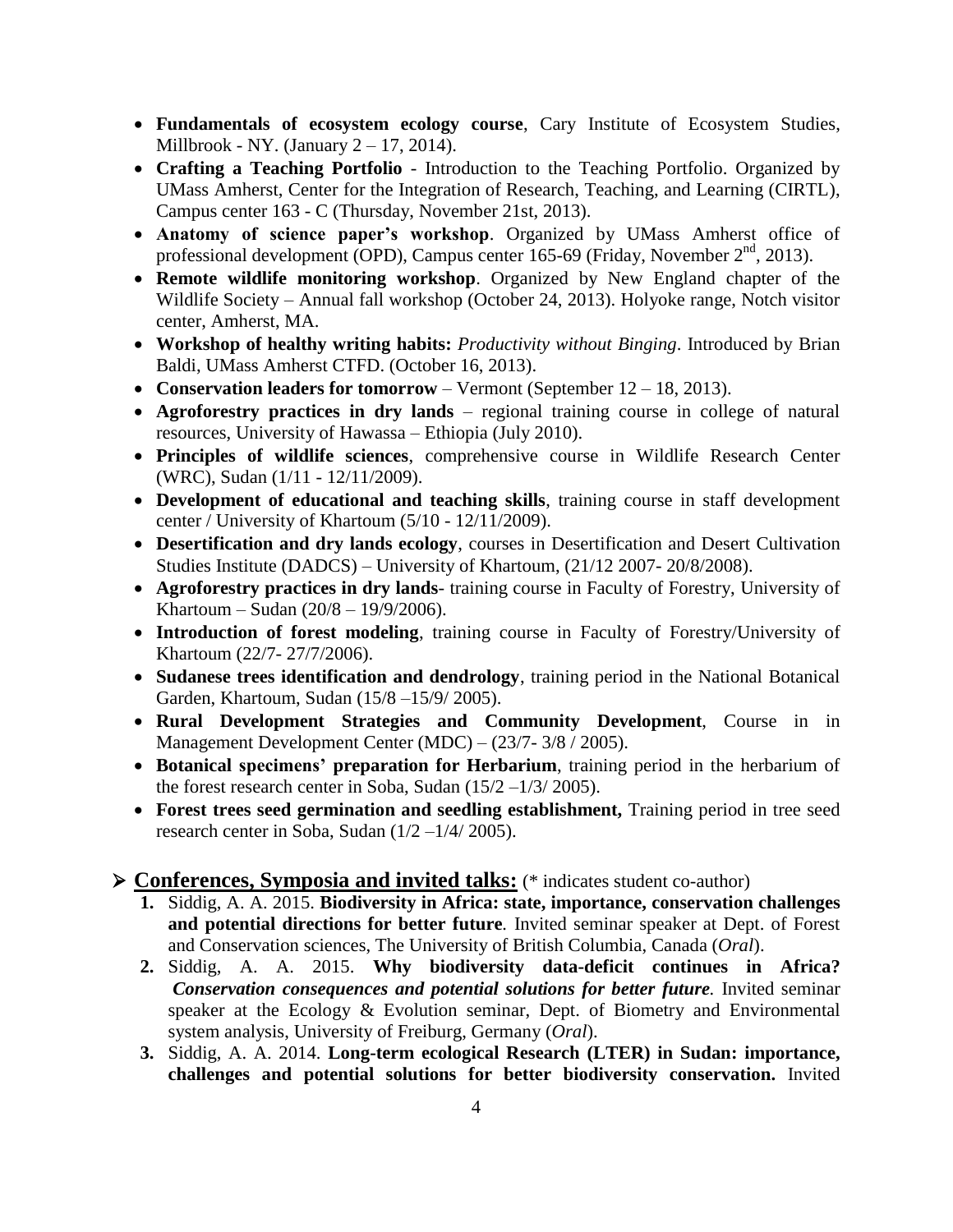seminar speaker at the training and Information Unit, Faculty of Forestry, University of Khartoum, Sudan (*Oral*).

- **4.** Siddig, A. A., Ochs\*, A., C. Villar-Leeman\*and Jonson, S\*. 2015**. Does decline of hemlock forests affect demographic structure of red back salamanders' in Harvard Forest?** 26th Annual Harvard Forest Ecology Symposium, Harvard Forest, Harvard University, USA (*Poster*).
- **5.** Ochs\*, A., C. Villar-Leeman\*, and A. A. Siddig.2014. **Salamanders as an indicator species for New England Hemlock Forest decline**. The National Conference of the Council of Undergraduate Research (CUR) on the Research Experience for Undergraduate (REU). US, Washington D.C. (*poster*).
- **6.** Ellison, A. M., M. V. Patel, and A. A. Siddig.2014**. Recipes for Success in STEM: The Harvard Forest Summer Research Program in Ecology**. The National Conference of the Council of Undergraduate Research (CUR) on the Research Experience for Undergraduate (REU). US, Washington D.C. (*poster*).
- **7.** Siddig, A. A. 2014. **Biodiversity of Sudan: status, conservation challenges and urgent management and research needs***.* Invited seminar speaker at Harvard Forest, Harvard University, USA (*Oral*).
- **8.** Siddig, A. A. 2014. **Long-term ecological monitoring: opportunities and importance in the future of biodiversity conservation in Africa.** 10th Annual Symposium of the Center for Tropical Ecology and Conservation (CTEC), Antioch University New England, Keene, NH, USA (*Oral*)*.*
- **9.** Siddig. A. A. 2014. **Dry Ecosystems Restoration Index (DERI): a system for developing and monitoring the habitat restoration programs in dry lands***.*  Conference on Designing for Success: Ecological Restoration in Times of Change; Society for Ecological Restoration, New England Chapter and the Conway School of Landscape Design. Hampshire College – Amherst, MA-USA. (*Poster*).
- **10.** Siddig, A. A. 2013*.* **Biodiversity of dry lands in Sudan in response to climate change: vulnerabilities and suggested adaptations***.* 9th Annual Symposium of the Center for Tropical Ecology and Conservation (CTEC), Antioch University New England, Keene, NH (*Oral*)*.*
- **11.** Siddig, A. A. and S. M. Abdelhameed. 2013. **Assessment of climate change impacts on wildlife habitats in dry lands ecosystems: the case of the Al Sabaloka Game Reserve, Sudan**. Workshop: Welcome to Africa Scientific Cooperation Network on Climate Change Adaptation, Faculty of Forestry, University of Khartoum and Gum Arabic Research Centre**,** University of Kordofan (*Poster*).
- **12.** Siddig, A. A. and A. M. Ellison. 2013. **Applicability of indicator species in long-term monitoring of ecosystems dynamics: a case of amphibians of Harvard Forest**. 24th Annual Harvard Forest Ecology Symposium, Harvard Forest, Harvard University (*Poster*).
- **13.** Siddig, A. A., A. M. Ellison, J. Kaseman\*, and A. Chen\*. 2013. **Biomonitoring of environmental changes: lessons from the past to inform the future***.* 3rd Annual Life Sciences Graduate Research Symposium, University of Massachusetts, Amherst (*Poster*).
- **14.** Siddig, A. A. 2012. **Environmental Problems of Sudan (Desertification)** visiting lecturer for the course of global environmental problems. Department of Environmental Conservation, University of Massachusetts, Amherst (*Oral*).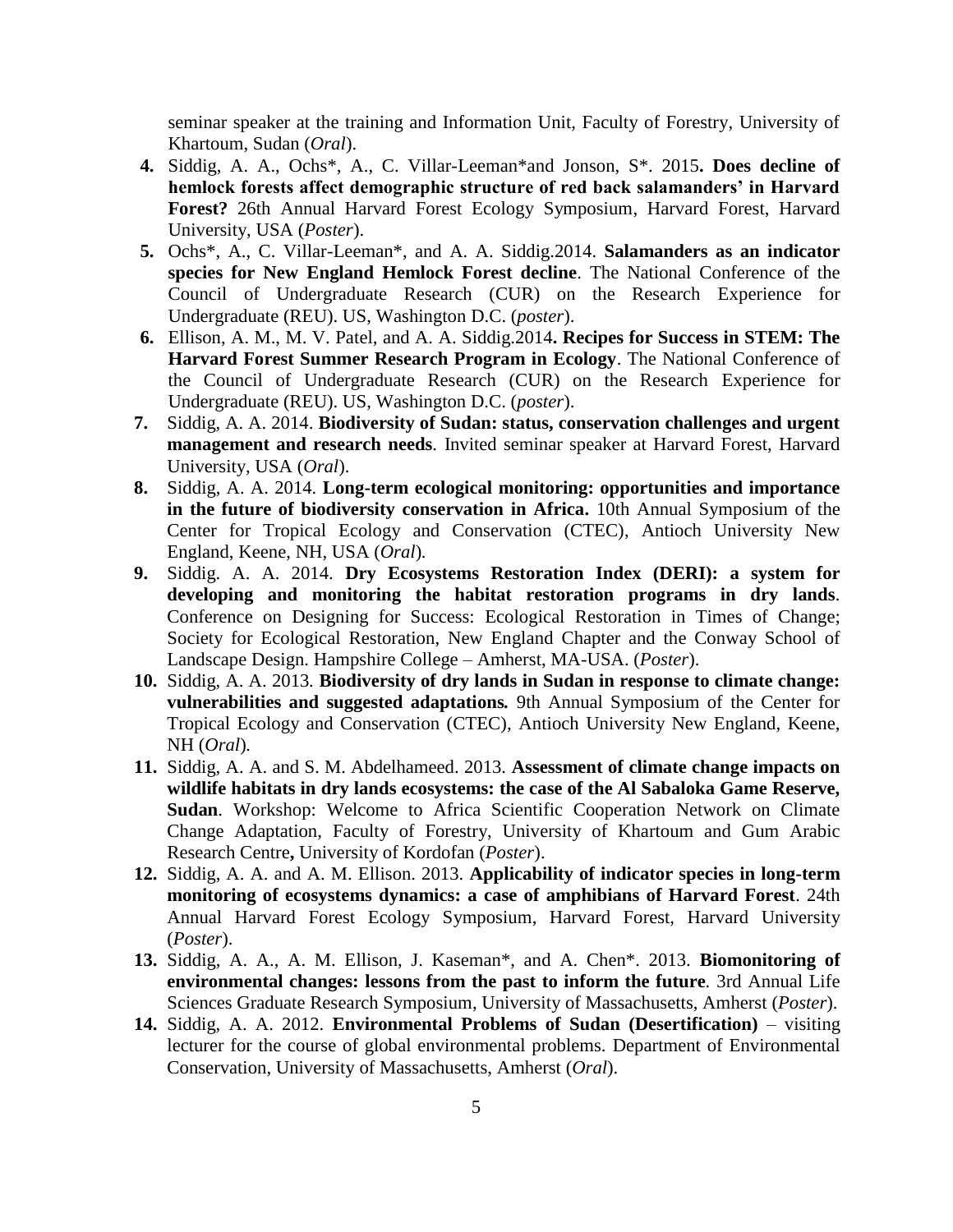- **15.** Siddig, A. A. 2012**. Wildlife habitats in response to drought in Dinder National Park, Sudan.** Student Conference on the Use of GIS in Natural Resource Conservation. Department of Environmental Conservation, University of Massachusetts, Amherst (*Poster*).
- **16.** Siddig, A. A. and A. M. Ellison. 2012. **Ecological modeling: lessons from ecological informatics and modeling research at Harvard Forest, 1988-2011**. Triennial All-Scientists Meeting, US LTER Network, Estes Park, Colorado (*Poster*).
- **17.** Siddig, A. A. 2011. **Monitoring long-term dynamics of wildlife populations in response to environmental changes in Sudan**. Graduate Students Research Proposals Conference, Department of Environmental Conservation, University of Massachusetts, Amherst (*Oral*).

#### **Publications:** (\* *indicates student co-author*)

- **1.** Yagoub, Y. E, Z. Bo, J. Ding-min, and A. A. H. Siddig. *in revisions***. Detection of drought pattern in Sudan using the Standardized Precipitation-Evapotranspiration Index (SPEI).** *Journal of Arid Land*.
- **2.** Siddig, A. A. H. *In press*. **Pond ecosystems and environmental changes***. Branchlines (issue# TBD), the University of British Columbia's Forestry news letter.*
- **3.** Ochs, A**\*** and A. A. H. Siddig**.** *In revisions***. Response of Red-backed Salamanders (***Plethodon cinereus***) to Changes in Hemlock Forest Soil Driven by Invasive Hemlock Woolly Adelgid (***Adelges tsugae***).** *Environments*.
- **4.** Siddig, A. A. H, A. M. Ellison, and B. G. Mathewson. *2016*. **Assessing and predicting the impacts of the decline of eastern hemlock (***Tsuga canadensis***) stands on the occurrence of terrestrial amphibians in New England Forest**. *Ecosphere*.
- **5.** Siddig, A. A. H, A. M. Ellison, A. Ochs\*, C. Villar-Leeman\* and M. K. Lau. *2016*. **How do ecologists select and use indicator species to monitor ecological changes: Insights from 14 years of publication in Ecological Indicators**. *Ecological Indicators* 60 (2016) 223–230. *[doi:10.1016/j.ecolind.2015.06.036.](http://dx.doi.org/10.1016/j.ecolind.2015.06.036)*
- **6.** Ellison, A. M. and A. A. H. Siddig. *2016*. **Monitoring Amphibians in the Declined Hemlocks at Harvard Forest 2013-2014**. Harvard Forest Data Archive: HF270.
- **7.** Siddig, A. A. H., A. M. Ellison, and S. Jackson. *2015*. **Calibrating abundance indices with population size estimators of red back salamanders (***Plethodon cinereus***) in a New England forest**. PeerJ 3: e952.
- **8.** Siddig, A. A. H. *2014*. **Biodiversity of Sudan: between the harsh conditions, political instability and civil wars.** *Biodiversity Journal*. 5 (4): 545–555.